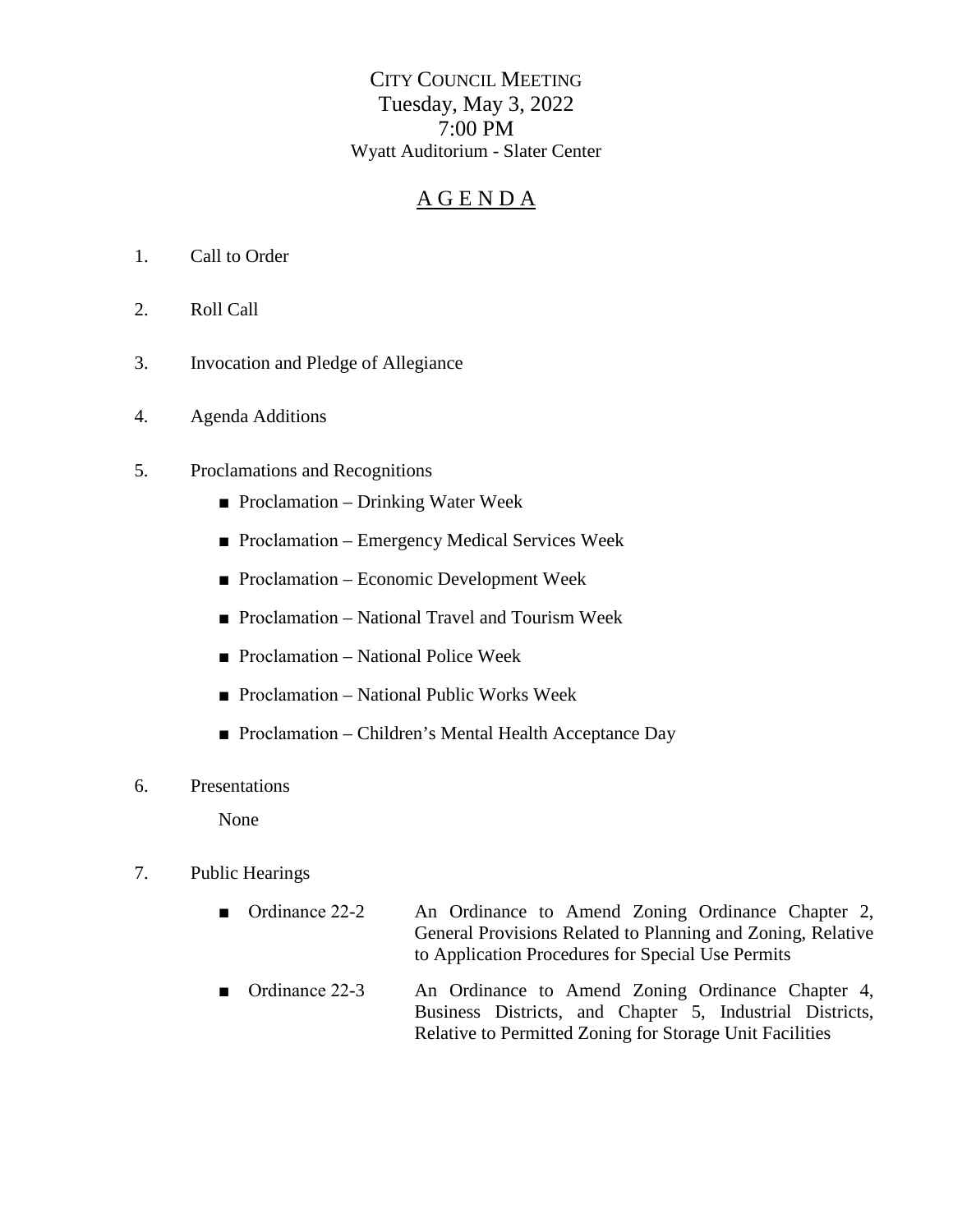- Resolution 22-30 A Resolution Adopting a Community Development Block Grant Action Plan and Approving the Submission of the Action Plan to the U.S. Department of Housing and Urban Development to Request CDBG Grant Funding and HOME Funding in 2022-2023
- 8. Appearance of Citizens
- 9. Appointments
	- Community Development Advisory Committee

### 10. Ordinances and Resolutions

- A. First Reading of New Ordinances
	- Ordinance 22-4 An Ordinance to Amend the Zoning Map of Bristol, Tennessee by Designating Certain Property as B-3 (General Business Zone) (2216 Volunteer Parkway)
	- Ordinance 22-5 An Ordinance to Amend Chapter 2, General Provisions Related to Planning and Zoning, to Provide for Special Adaptive Reuse Permits
	- Ordinance 22-6 An Ordinance to Amend Chapter 3, Residential Districts, by Replacing Existing Section 308 – PRD District – Planned Residential in its Entirety
	- Ordinance 22-7 An Ordinance to Adopt a Budget, and Appropriate Funds for the Fiscal Year July 1, 2022 through June 30, 2023

#### B. Adoption of Ordinances (Second Reading)

- Ordinance 22-2 An Ordinance to Amend Zoning Ordinance Chapter 2, General Provisions Related to Planning and Zoning, Relative to Application Procedures for Special Use Permits
- Ordinance 22-3 An Ordinance to Amend Zoning Ordinance Chapter 4, Business Districts, and Chapter 5, Industrial Districts, Relative to Permitted Zoning for Storage Unit Facilities

## C. Resolutions

■ Resolution 22-30 A Resolution Adopting a Community Development Block Grant Action Plan and Approving the Submission of the Action Plan to the U.S. Department of Housing and Urban Development to Request CDBG Grant Funding and HOME Funding in 2022-2023